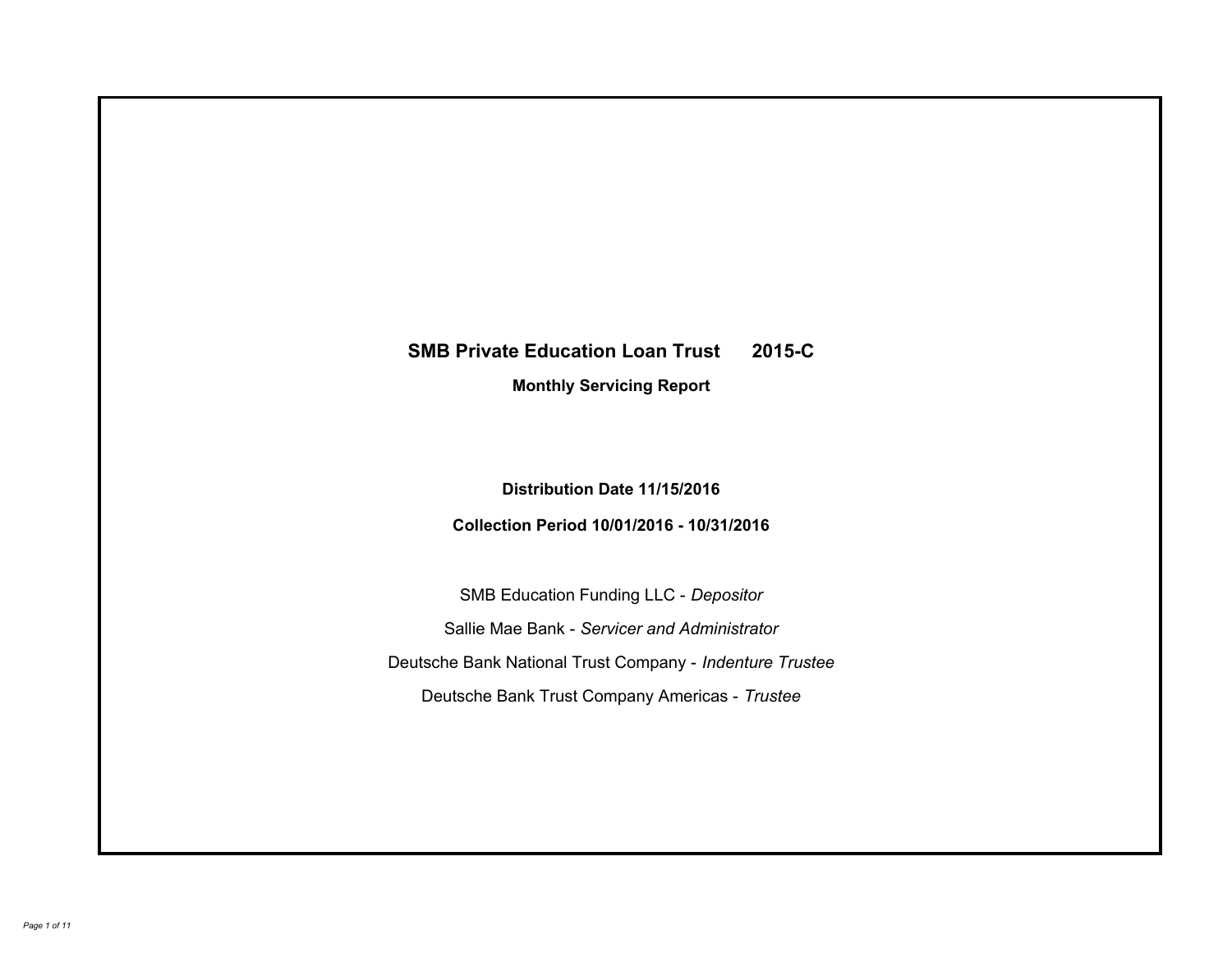| A           | <b>Student Loan Portfolio Characteristics</b> |                                                                                                     | Settlement Date<br>10/27/2015 | 09/30/2016           | 10/31/2016           |
|-------------|-----------------------------------------------|-----------------------------------------------------------------------------------------------------|-------------------------------|----------------------|----------------------|
|             | <b>Principal Balance</b>                      |                                                                                                     | \$693,787,197.00              | \$639,887,472.41     | \$633,229,249.94     |
|             | Interest to be Capitalized Balance            |                                                                                                     | 55,852,621.68                 | 49,667,169.94        | 50,102,452.78        |
|             | Pool Balance                                  |                                                                                                     | \$749,639,818.68              | \$689,554,642.35     | \$683,331,702.72     |
|             | Weighted Average Coupon (WAC)                 |                                                                                                     |                               |                      |                      |
|             |                                               | WAC1 (Contractual Interest Rate on the Loan)                                                        | 8.28%                         | 8.52%                | 8.51%                |
|             |                                               | WAC2 (Average of Applicable Interest Rate)                                                          | 8.28%                         | 8.50%                | 8.50%                |
|             |                                               | WAC3 (Average of Actual Interest Rate)                                                              | 8.22%                         | 8.44%                | 8.43%                |
|             | Weighted Average Remaining Term               |                                                                                                     | 127.00                        | 122.71               | 122.61               |
|             | Number of Loans                               |                                                                                                     | 65,154                        | 60,384               | 59,871               |
|             | Number of Borrowers                           |                                                                                                     | 45,614                        | 42,295               | 41,982               |
|             | Pool Factor                                   | Since Issued Total Constant Prepayment Rate (1)                                                     |                               | 0.919847939<br>7.05% | 0.911546700<br>7.16% |
|             |                                               |                                                                                                     |                               |                      |                      |
| $\mathsf B$ | <b>Debt Securities</b>                        | <b>Cusip/Isin</b>                                                                                   | 10/17/2016                    |                      | 11/15/2016           |
|             | A1                                            | 78448RAA4                                                                                           | \$104,645,780.46              |                      | \$96,352,202.65      |
|             | A <sub>2</sub> A                              | 78448RAB2                                                                                           | \$207,000,000.00              |                      | \$207,000,000.00     |
|             | A2B                                           | 78448RAC0                                                                                           | \$100,000,000.00              |                      | \$100,000,000.00     |
|             | A <sub>3</sub>                                | 78448RAD8                                                                                           | \$75,000,000.00               |                      | \$75,000,000.00      |
|             | B                                             | 78448RAE6                                                                                           | \$70,000,000.00               |                      | \$70,000,000.00      |
|             | $\mathsf C$                                   | 78448RAF3                                                                                           | \$50,000,000.00               |                      | \$50,000,000.00      |
|             |                                               |                                                                                                     |                               |                      |                      |
| ${\bf C}$   | <b>Certificates</b>                           | Cusip/Isin                                                                                          | 10/17/2016                    |                      | 11/15/2016           |
|             | Residual                                      | 78448R106                                                                                           | \$100,000.00                  |                      | \$100,000.00         |
|             |                                               |                                                                                                     |                               |                      |                      |
| D           | <b>Account Balances</b>                       |                                                                                                     | 10/17/2016                    |                      | 11/15/2016           |
|             | Reserve Account Balance                       |                                                                                                     | \$1,884,455.00                |                      | \$1,884,455.00       |
|             |                                               |                                                                                                     |                               |                      |                      |
| E           | <b>Asset / Liability</b>                      |                                                                                                     | 10/17/2016                    |                      | 11/15/2016           |
|             | Overcollateralization Percentage              |                                                                                                     | 12.02%                        |                      | 12.44%               |
|             | Specified Overcollateralization Amount        |                                                                                                     | \$206,866,392.71              |                      | \$204,999,510.82     |
|             | Actual Overcollateralization Amount           |                                                                                                     | \$82,908,861.89               |                      | \$84,979,500.07      |
|             |                                               | (1) For additional information, see 'Since Issued CPR Methodology' found on page 11 of this report. |                               |                      |                      |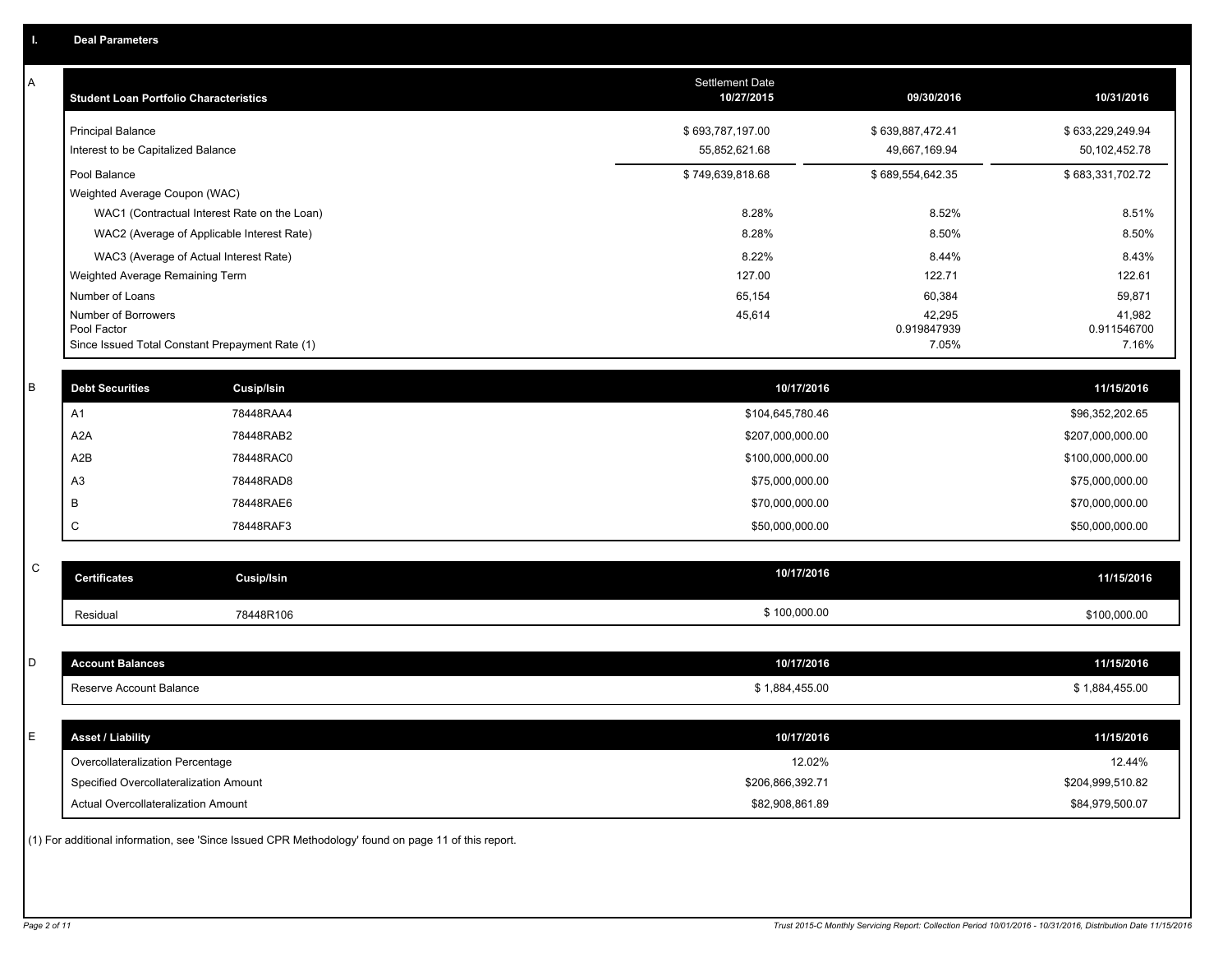### **II. 2015-C Trust Activity 10/01/2016 through 10/31/2016**

| Α | <b>Student Loan Principal Receipts</b>                           |                 |  |
|---|------------------------------------------------------------------|-----------------|--|
|   | <b>Borrower Principal</b>                                        | 7,374,969.25    |  |
|   | <b>Consolidation Activity Principal</b>                          | 0.00            |  |
|   | Seller Principal Reimbursement                                   | 0.00            |  |
|   | Servicer Principal Reimbursement                                 | 0.00            |  |
|   | Delinquent Principal Purchases by Servicer                       | 0.00            |  |
|   | <b>Other Principal Deposits</b>                                  | 0.00            |  |
|   | <b>Total Principal Receipts</b>                                  | \$7,374,969.25  |  |
| в | <b>Student Loan Interest Receipts</b>                            |                 |  |
|   | Borrower Interest                                                | 2,621,779.64    |  |
|   | <b>Consolidation Activity Interest</b>                           | 0.00            |  |
|   | Seller Interest Reimbursement                                    | 0.00            |  |
|   | Servicer Interest Reimbursement                                  | 0.00            |  |
|   | Delinquent Interest Purchases by Servicer                        | 0.00            |  |
|   | <b>Other Interest Deposits</b>                                   | 0.00            |  |
|   | <b>Total Interest Receipts</b>                                   | \$2,621,779.64  |  |
| C | <b>Recoveries on Realized Losses</b>                             | \$22,308.75     |  |
| D | <b>Investment Income</b>                                         | \$2,954.61      |  |
| Е | <b>Funds Borrowed from Next Collection Period</b>                | \$0.00          |  |
| F | <b>Funds Repaid from Prior Collection Period</b>                 | \$0.00          |  |
| G | Loan Sale or Purchase Proceeds                                   | \$0.00          |  |
| н | Initial Deposits to Distribution Account                         | \$0.00          |  |
|   | <b>Excess Transferred from Other Accounts</b>                    | \$0.00          |  |
| J | <b>Borrower Benefit Reimbursements</b>                           | \$0.00          |  |
| Κ | <b>Other Deposits</b>                                            | \$0.00          |  |
| Г | <b>Other Fees Collected</b>                                      | \$0.00          |  |
| м | <b>AVAILABLE FUNDS</b>                                           | \$10,022,012.25 |  |
| N | Non-Cash Principal Activity During Collection Period             | \$716,746.78    |  |
| O | Aggregate Purchased Amounts by the Depositor, Servicer or Seller | \$0.00          |  |
| P | Aggregate Loan Substitutions                                     | \$0.00          |  |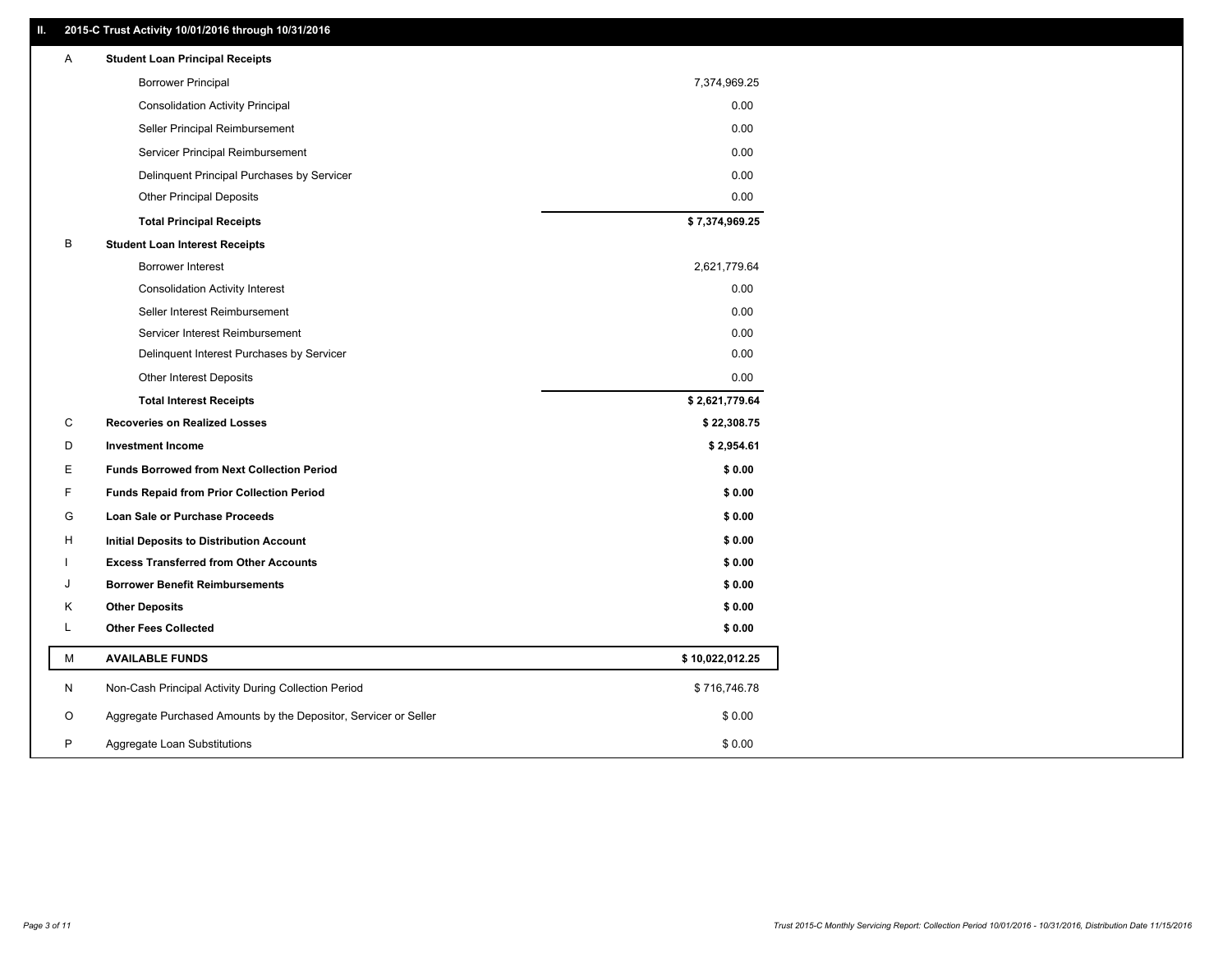|                   |                       |                          |         |                  | <b>Loans by Repayment Status</b> |                            |                          |         |                  |                |                            |
|-------------------|-----------------------|--------------------------|---------|------------------|----------------------------------|----------------------------|--------------------------|---------|------------------|----------------|----------------------------|
|                   |                       |                          |         | 10/31/2016       |                                  |                            |                          |         | 09/30/2016       |                |                            |
|                   |                       | <b>Wtd Avg</b><br>Coupon | # Loans | Principal        | % of Principal                   | % of Loans in<br>Repay (1) | <b>Wtd Avg</b><br>Coupon | # Loans | Principal        | % of Principal | % of Loans in<br>Repay (1) |
| INTERIM:          | IN SCHOOL             | 9.23%                    | 7,780   | \$81,912,624.93  | 12.936%                          | $-$ %                      | 9.23%                    | 7,857   | \$82,878,805.61  | 12.952%        | $-$ %                      |
|                   | GRACE                 | 9.11%                    | 4,797   | \$50,758,331.62  | 8.016%                           | $-$ %                      | 9.10%                    | 4,924   | \$52,512,387.77  | 8.207%         | $-$ %                      |
|                   | <b>DEFERMENT</b>      | 9.07%                    | 2,521   | \$25,500,153.46  | 4.027%                           | $-$ %                      | 9.05%                    | 2,428   | \$24,619,237.57  | 3.847%         | $-$ %                      |
| <b>REPAYMENT:</b> | <b>CURRENT</b>        | 8.11%                    | 42,363  | \$444,367,424.21 | 70.175%                          | 93.540%                    | 8.12%                    | 42,432  | \$446,711,006.17 | 69.811%        | 93.089%                    |
|                   | 31-60 DAYS DELINQUENT | 8.73%                    | 572     | \$6,367,180.99   | 1.006%                           | 1.340%                     | 8.72%                    | 594     | \$6,691,236.48   | 1.046%         | 1.394%                     |
|                   | 61-90 DAYS DELINQUENT | 8.81%                    | 289     | \$3,527,317.84   | 0.557%                           | 0.743%                     | 9.25%                    | 239     | \$2,924,957.73   | 0.457%         | 0.610%                     |
|                   | > 90 DAYS DELINQUENT  | 9.58%                    | 123     | \$1,357,135.50   | 0.214%                           | 0.286%                     | 8.96%                    | 103     | \$1,211,575.31   | 0.189%         | 0.252%                     |
|                   | <b>FORBEARANCE</b>    | 8.32%                    | 1,426   | \$19,439,081.39  | 3.070%                           | 4.092%                     | 8.38%                    | 1,807   | \$22,338,265.77  | 3.491%         | 4.655%                     |
| <b>TOTAL</b>      |                       |                          | 59,871  | \$633,229,249.94 | 100.00%                          | 100.00%                    |                          | 60,384  | \$639,887,472.41 | 100.00%        | 100.00%                    |

Percentages may not total 100% due to rounding  $^\star$ 

1 Loans classified in "Repayment" include any loan for which interim interest only, \$25 fixed payments or full principal and interest payments are due.

|                |                                                                                                                              |                          |         |                  | <b>Loans by Borrower Status</b> |                                |                          |         |                  |                |                                |
|----------------|------------------------------------------------------------------------------------------------------------------------------|--------------------------|---------|------------------|---------------------------------|--------------------------------|--------------------------|---------|------------------|----------------|--------------------------------|
|                |                                                                                                                              |                          |         | 10/31/2016       |                                 |                                |                          |         | 09/30/2016       |                |                                |
|                |                                                                                                                              | <b>Wtd Avg</b><br>Coupon | # Loans | Principal        | % of Principal                  | % of Loans in<br>P&I Repay (2) | <b>Wtd Avg</b><br>Coupon | # Loans | Principal        | % of Principal | % of Loans in<br>P&I Repay (2) |
| INTERIM:       | IN SCHOOL                                                                                                                    | 8.86%                    | 15,820  | \$183,200,920.47 | 28.931%                         | $-$ %                          | 8.86%                    | 15,999  | \$185,677,814.72 | 29.017%        | $-$ %                          |
|                | <b>GRACE</b>                                                                                                                 | 8.66%                    | 8,994   | \$103,317,214.27 | 16.316%                         | $-$ %                          | 8.65%                    | 9,225   | \$106,700,074.02 | 16.675%        | $-$ %                          |
|                | <b>DEFERMENT</b>                                                                                                             | 8.63%                    | 4,860   | \$49,122,933.49  | 7.758%                          | $-$ %                          | 8.63%                    | 4,668   | \$47,429,226.28  | 7.412%         | $-$ %                          |
| P&I REPAYMENT: | <b>CURRENT</b>                                                                                                               | 7.93%                    | 27,888  | \$267,940,402.75 | 42.313%                         | 90.037%                        | 7.95%                    | 27,828  | \$267,655,280.36 | 41.828%        | 89.195%                        |
|                | 31-60 DAYS DELINQUENT                                                                                                        | 8.70%                    | 491     | \$5,548,382.05   | 0.876%                          | 1.864%                         | 8.71%                    | 538     | \$6,184,409.13   | 0.966%         | 2.061%                         |
|                | 61-90 DAYS DELINQUENT                                                                                                        | 8.79%                    | 275     | \$3,391,178.57   | 0.536%                          | 1.140%                         | 9.28%                    | 225     | \$2,788,617.75   | 0.436%         | 0.929%                         |
|                | > 90 DAYS DELINQUENT                                                                                                         | 9.61%                    | 117     | \$1,269,136.95   | 0.200%                          | 0.426%                         | 8.85%                    | 94      | \$1,113,784.38   | 0.174%         | 0.371%                         |
|                | FORBEARANCE                                                                                                                  | 8.32%                    | 1,426   | \$19,439,081.39  | 3.070%                          | 6.532%                         | 8.38%                    | 1,807   | \$22,338,265.77  | 3.491%         | 7.444%                         |
| <b>TOTAL</b>   |                                                                                                                              |                          | 59,871  | \$633,229,249.94 | 100.00%                         | 100.00%                        |                          | 60,384  | \$639,887,472.41 | 100.00%        | 100.00%                        |
|                | Percentages may not total 100% due to rounding                                                                               |                          |         |                  |                                 |                                |                          |         |                  |                |                                |
|                | 2 Loans classified in "P&I Repayment" includes only those loans for which scheduled principal and interest payments are due. |                          |         |                  |                                 |                                |                          |         |                  |                |                                |

WAC reflects WAC3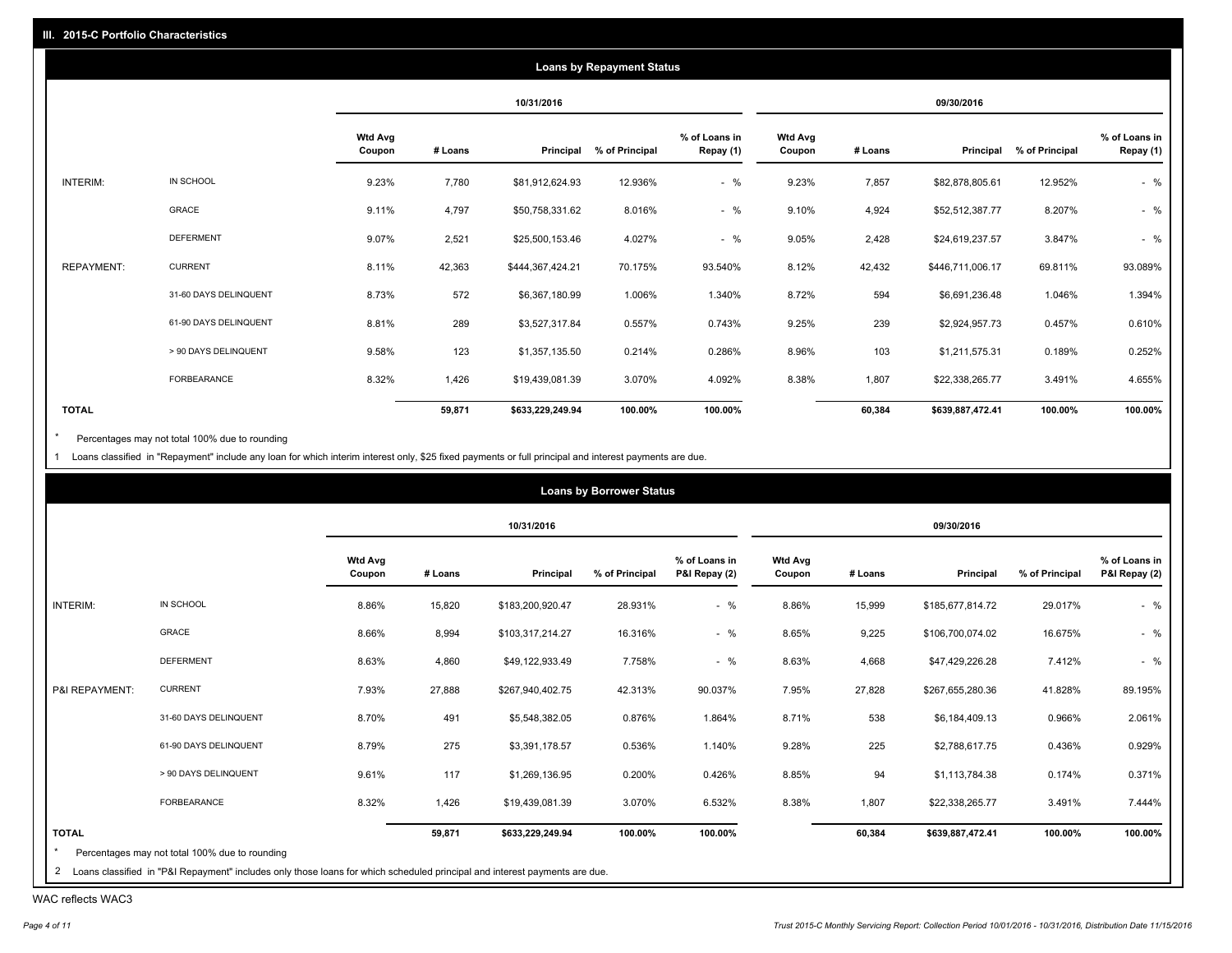|                                                                                                  | 10/31/2016       | 9/30/2016        |
|--------------------------------------------------------------------------------------------------|------------------|------------------|
| Pool Balance                                                                                     | \$683,331,702.72 | \$689,554,642.35 |
| Total # Loans                                                                                    | 59,871           | 60,384           |
| Total # Borrowers                                                                                | 41,982           | 42,295           |
| Weighted Average Coupon                                                                          | 8.50%            | 8.50%            |
| Weighted Average Remaining Term                                                                  | 122.61           | 122.71           |
| Percent of Pool - Cosigned                                                                       | 92.6%            | 92.6%            |
| Percent of Pool - Non Cosigned                                                                   | 7.4%             | 7.4%             |
| Borrower Interest Accrued for Period                                                             | \$4,650,334.73   | \$4,262,954.82   |
| Outstanding Borrower Interest Accrued                                                            | \$53,086,567.97  | \$52,653,802.71  |
| Gross Principal Realized Loss - Periodic                                                         | \$674,753.77     | \$474,354.97     |
| Gross Principal Realized Loss - Cumulative                                                       | \$5,443,724.42   | \$4,768,970.65   |
| Recoveries on Realized Losses - Periodic                                                         | \$22,308.75      | \$16,051.21      |
| Recoveries on Realized Losses - Cumulative                                                       | \$228,758.27     | \$206,449.52     |
| Net Losses - Periodic                                                                            | \$652,445.02     | \$458,303.76     |
| Net Losses - Cumulative                                                                          | \$5,214,966.15   | \$4,562,521.13   |
| Non-Cash Principal Activity - Capitalized Interest                                               | \$1,391,409.50   | \$887,733.29     |
| Since Issued Total Constant Prepayment Rate (CPR) (1)                                            | 7.16%            | 7.05%            |
| <b>Loan Substitutions</b>                                                                        | \$0.00           | \$0.00           |
| <b>Cumulative Loan Substitutions</b>                                                             | \$0.00           | \$0.00           |
| <b>Unpaid Servicing Fees</b>                                                                     | \$0.00           | \$0.00           |
| <b>Unpaid Administration Fees</b>                                                                | \$0.00           | \$0.00           |
| <b>Unpaid Carryover Servicing Fees</b>                                                           | \$0.00           | \$0.00           |
| Note Interest Shortfall                                                                          | \$0.00           | \$0.00           |
| Loans in Modification                                                                            | \$11,533,495.41  | \$10,582,910.24  |
| % of Loans in Modification as a % of Loans in Repayment (P&I)                                    | 3.88%            | 3.53%            |
|                                                                                                  |                  |                  |
| % Annualized Gross Principal Realized Loss - Periodic as a %<br>of Loans in Repayment (P&I) * 12 | 2.72%            | 1.90%            |
| % Gross Principal Realized Loss - Cumulative as a % of<br>Original Pool Balance                  | 0.73%            | 0.64%            |

(1) For additional information, see 'Since Issued CPR Methodology' found on page 11 of this report.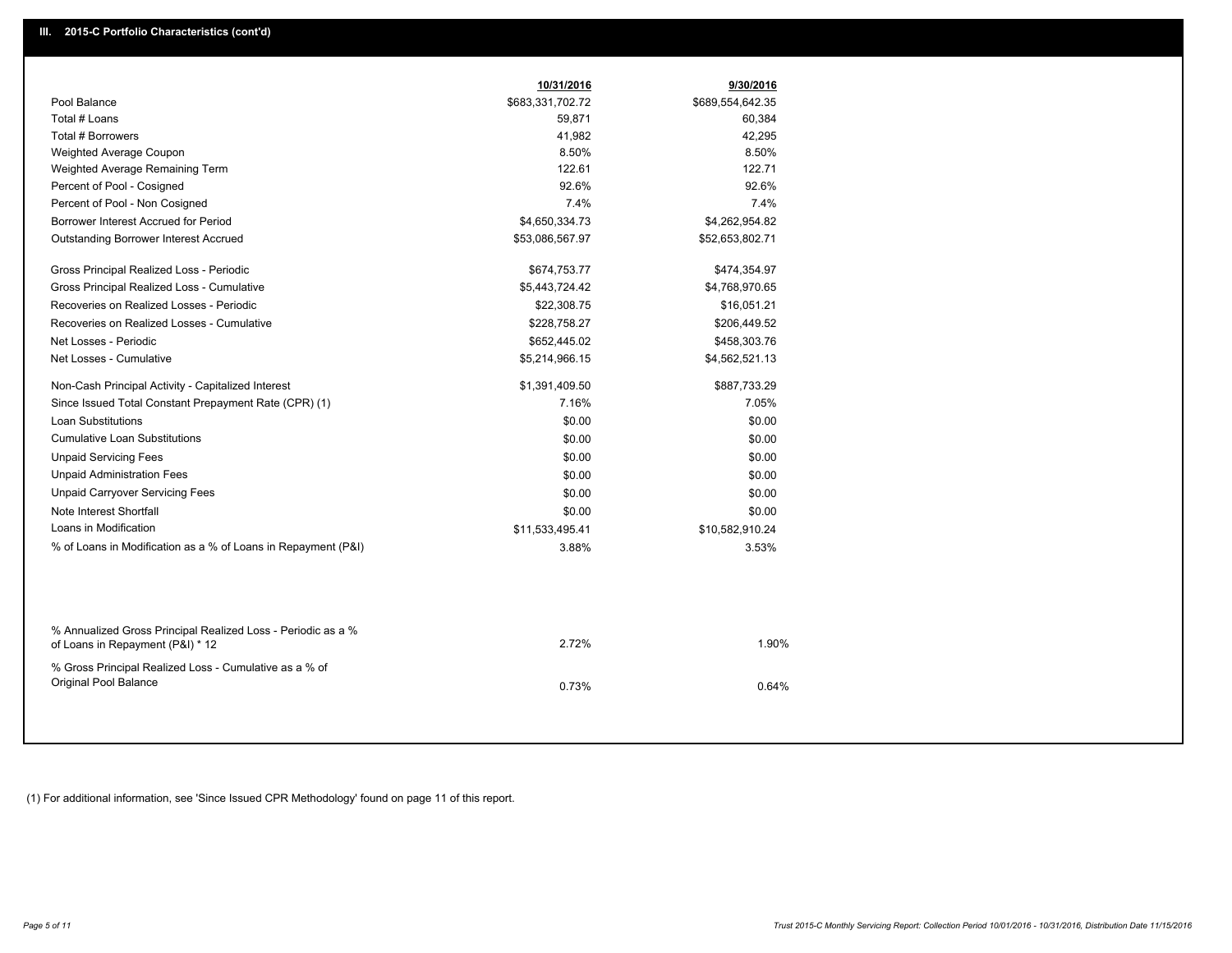#### **Loan Program**  A

|                                    | Weighted<br><b>Average Coupon</b> | # LOANS | <b>\$ AMOUNT</b> | $%$ *     |
|------------------------------------|-----------------------------------|---------|------------------|-----------|
| - Smart Option Interest-Only Loans | 7.44%                             | 13,652  | \$125,479,157.93 | 19.816%   |
| - Smart Option Fixed Pay Loans     | 8.34%                             | 15,995  | \$201,276,210.16 | 31.786%   |
| - Smart Option Deferred Loans      | 8.85%                             | 30,224  | \$306,473,881.85 | 48.399%   |
| - Other Loan Programs              | $0.00\%$                          | 0       | \$0.00           | $0.000\%$ |
| <b>Total</b>                       | 8.43%                             | 59,871  | \$633,229,249.94 | 100.000%  |

\* Percentages may not total 100% due to rounding

B

C

**Index Type**

|                       | Weighted<br><b>Average Coupon</b> | # LOANS | <b>\$ AMOUNT</b> | % *       |
|-----------------------|-----------------------------------|---------|------------------|-----------|
| - Fixed Rate Loans    | 9.15%                             | 10,756  | \$126,679,080.86 | 20.005%   |
| - LIBOR Indexed Loans | 8.24%                             | 49,115  | \$506,550,169.08 | 79.995%   |
| - Other Index Rates   | $0.00\%$                          | 0       | \$0.00           | $0.000\%$ |
| Total                 | 8.43%                             | 59,871  | \$633,229,249.94 | 100.000%  |

\* Percentages may not total 100% due to rounding

## **Weighted Average Recent FICO**

| (2)<br>Wtd Avg Recent FICO Band | # LOANS      | <b>\$ AMOUNT</b>                 | $%$ *             |
|---------------------------------|--------------|----------------------------------|-------------------|
| 0 - 639                         | 3,267        | \$31,389,346.81                  | 4.957%            |
| 640 - 669                       | 3,202        | \$30,566,517.94                  | 4.827%            |
| 670 - 699                       | 7,097        | \$72,815,865.71                  | 11.499%           |
| 700 - 739<br>$740 +$            | 13,953       | \$147,033,160.16                 | 23.220%           |
| N/A(1)                          | 32,339<br>13 | \$351,317,304.60<br>\$107,054.72 | 55.480%<br>0.017% |
| <b>Total</b>                    | 59,871       | \$633,229,249.94                 | 100.000%          |

WAC reflects WAC3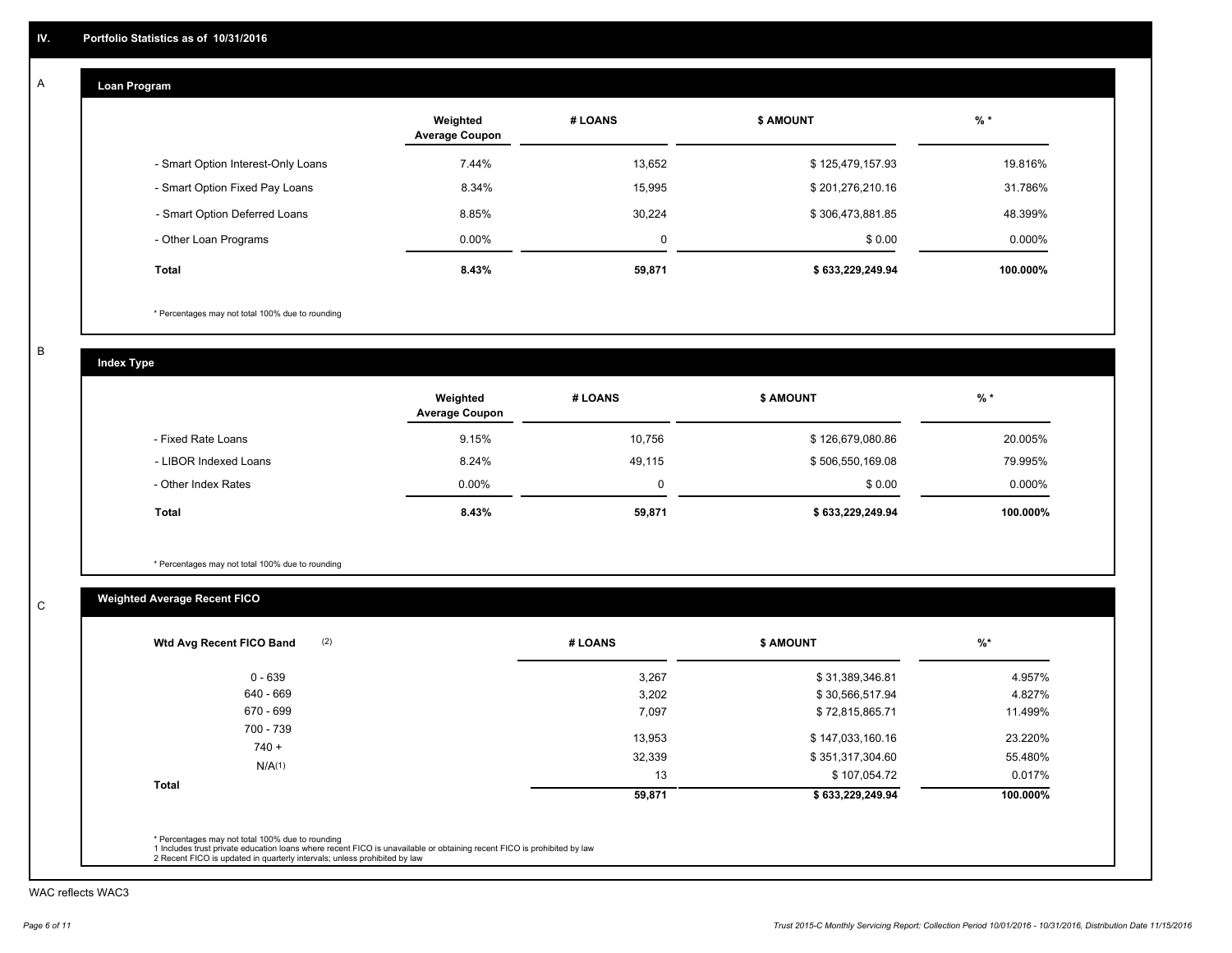| ۷. |       | 2015-C Reserve Account and Principal Distribution Calculations                             |                  |  |
|----|-------|--------------------------------------------------------------------------------------------|------------------|--|
| А. |       | <b>Reserve Account</b>                                                                     |                  |  |
|    |       | Specified Reserve Account Balance                                                          | \$1,884,455.00   |  |
|    |       | Actual Reserve Account Balance                                                             | \$1,884,455.00   |  |
| В. |       | <b>Principal Distribution Amount</b>                                                       |                  |  |
|    | i.    | Class A Notes Outstanding                                                                  | \$486,645,780.46 |  |
|    | ii.   | Pool Balance                                                                               | \$683,331,702.72 |  |
|    | iii.  | First Priority Principal Distribution Amount (i - ii)                                      | \$0.00           |  |
|    |       |                                                                                            |                  |  |
|    | iv.   | Class A and B Notes Outstanding                                                            | \$556,645,780.46 |  |
|    | v.    | First Priority Principal Distribution Amount                                               | \$0.00           |  |
|    | vi.   | Pool Balance                                                                               | \$683,331,702.72 |  |
|    | vii.  | Specified Overcollateralization Amount                                                     | \$204,999,510.82 |  |
|    | viii. | Available Funds (after payment of waterfall items A through H)                             | \$0.00           |  |
|    | ix.   | Class C Notes Outstanding                                                                  | \$50,000,000.00  |  |
|    | x.    | Regular Principal Distribution Amount (if (iv > 0, (iv - v) - (vi - vii), min(viii, ix))   | \$78,313,588.56  |  |
|    |       | Pool Balance                                                                               | \$683,331,702.72 |  |
|    | xi.   |                                                                                            |                  |  |
|    | xii.  | 10% of Initial Pool Balance                                                                | \$74,963,981.87  |  |
|    | xiii. | First Priority Principal Distribution Amount                                               | \$0.00           |  |
|    | XIV.  | Regular Principal Distribution Amount                                                      | \$78,313,588.56  |  |
|    | XV.   | Available Funds (after payment of waterfall items A through J)                             | \$0.00           |  |
|    |       | xvi. Additional Principal Distribution Amount (if(ix $\lt$ = x, min(xv, xi - xiii - xiv))) | \$0.00           |  |
|    |       |                                                                                            |                  |  |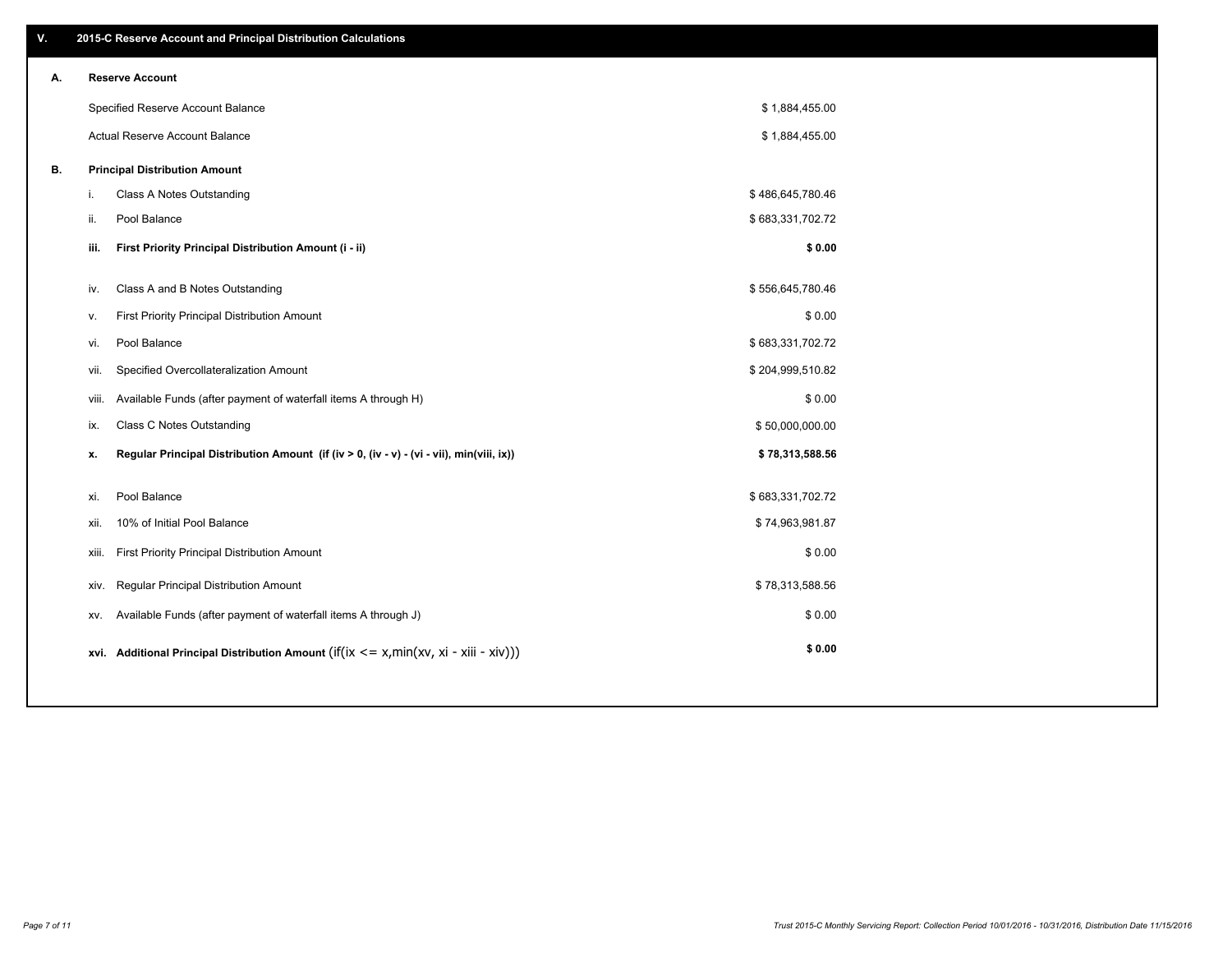|    |                                                         | Paid           | <b>Funds Balance</b> |
|----|---------------------------------------------------------|----------------|----------------------|
|    |                                                         |                |                      |
|    | <b>Total Available Funds</b>                            |                | \$10,022,012.25      |
| A  | <b>Trustee Fees</b>                                     | \$0.00         | \$10,022,012.25      |
| B  | <b>Servicing Fees</b>                                   | \$427,180.86   | \$9,594,831.39       |
| C  | i. Administration Fees                                  | \$8,333.00     | \$9,586,498.39       |
|    | ii. Unreimbursed Administrator Advances plus any Unpaid | \$0.00         | \$9,586,498.39       |
| D  | Class A Noteholders Interest Distribution Amount        | \$901,253.91   | \$8,685,244.48       |
| Е  | <b>First Priority Principal Payment</b>                 | \$0.00         | \$8,685,244.48       |
| F  | Class B Noteholders Interest Distribution Amount        | \$204,166.67   | \$8,481,077.81       |
| G  | Class C Noteholders Interest Distribution Amount        | \$187,500.00   | \$8,293,577.81       |
| н  | <b>Reinstatement Reserve Account</b>                    | \$0.00         | \$8,293,577.81       |
|    | <b>Regular Principal Distribution</b>                   | \$8,293,577.81 | \$0.00               |
| J  | <b>Carryover Servicing Fees</b>                         | \$0.00         | \$0.00               |
| K  | Additional Principal Distribution Amount                | \$0.00         | \$0.00               |
| ч. | <b>Unpaid Expenses of Trustee</b>                       | \$0.00         | \$0.00               |
| М  | Unpaid Expenses of Administrator                        | \$0.00         | \$0.00               |
| N  | Remaining Funds to the Residual Certificateholders      | \$0.00         | \$0.00               |

#### **Waterfall Conditions**

|      | Pool Balance                                                                     | \$683,331,702.72 |
|------|----------------------------------------------------------------------------------|------------------|
|      | Class A and B Notes Outstanding                                                  | \$556,645,780.46 |
| iii. | Class C Noteholders' Interest Distribution Ratio (i / ii)                        | 122.76%          |
| iv.  | Minimum Ratio                                                                    | 110.00%          |
|      | Is the Class C Noteholders' Interest Distribution Condition Satisfied (iii > iv) |                  |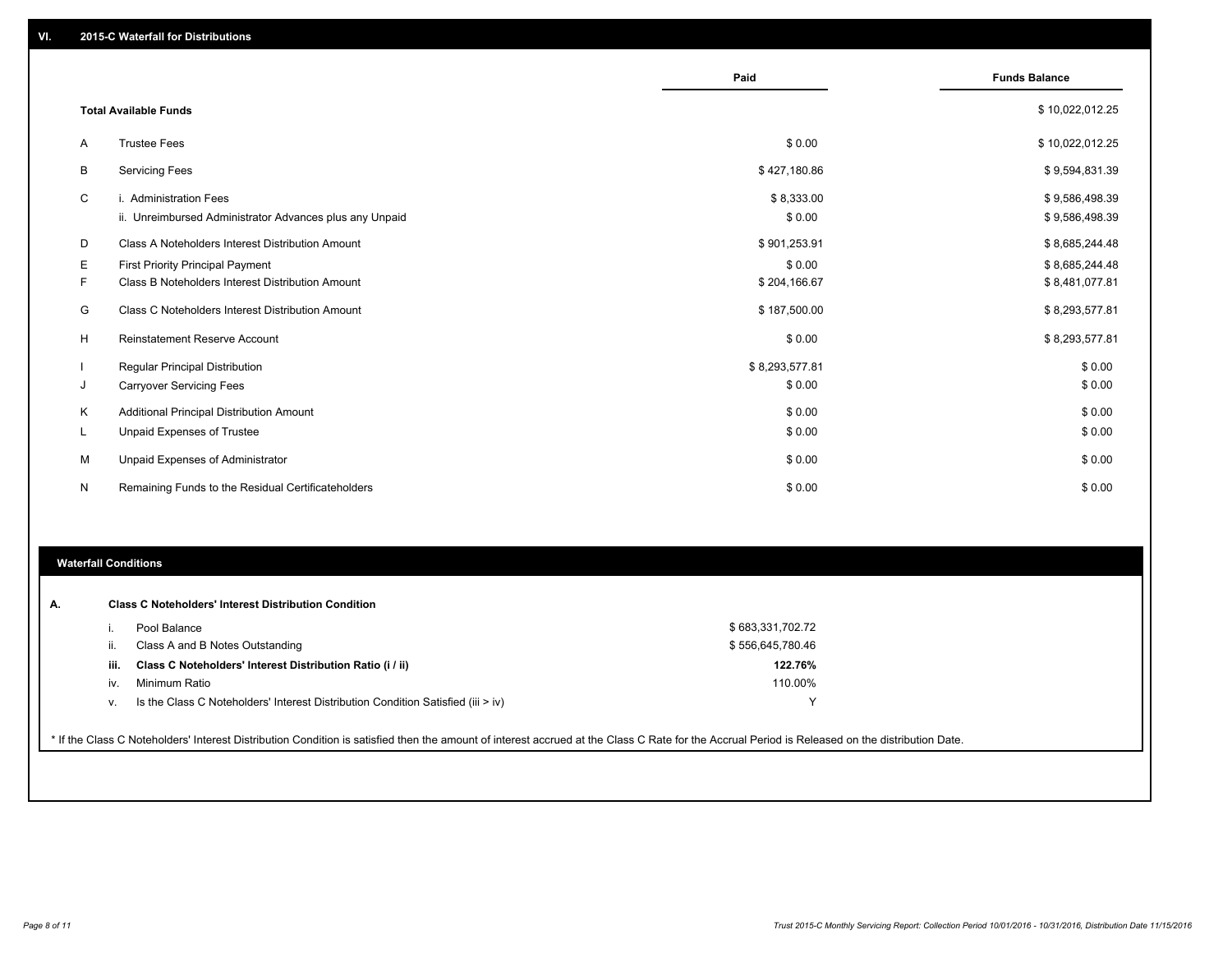| <b>Distribution Amounts</b>                                |                         |                         |                         |
|------------------------------------------------------------|-------------------------|-------------------------|-------------------------|
|                                                            | A1                      | A <sub>2</sub> A        | A <sub>2</sub> B        |
| Cusip/Isin                                                 | 78448RAA4               | 78448RAB2               | 78448RAC0               |
| <b>Beginning Balance</b>                                   | \$104,645,780.46        | \$207,000,000.00        | \$100,000,000.00        |
| Index                                                      | <b>LIBOR</b>            | <b>FIXED</b>            | <b>LIBOR</b>            |
| Spread/Fixed Rate                                          | 0.90%                   | 2.75%                   | 1.40%                   |
| Record Date (Days Prior to Distribution)                   | 1 NEW YORK BUSINESS DAY | 1 NEW YORK BUSINESS DAY | 1 NEW YORK BUSINESS DAY |
| <b>Accrual Period Begin</b>                                | 10/17/2016              | 10/15/2016              | 10/17/2016              |
| <b>Accrual Period End</b>                                  | 11/15/2016              | 11/15/2016              | 11/15/2016              |
| Daycount Fraction                                          | 0.08055556              | 0.08333333              | 0.08055556              |
| Interest Rate*                                             | 1.43456%                | 2.75000%                | 1.93456%                |
| <b>Accrued Interest Factor</b>                             | 0.001155618             | 0.002291667             | 0.001558396             |
| <b>Current Interest Due</b>                                | \$120,930.52            | \$474,375.00            | \$155,839.56            |
| Interest Shortfall from Prior Period Plus Accrued Interest | $\mathsf{\$}$ -         | $\mathsf{\$}$ -         | $\mathsf{\$}$ -         |
| <b>Total Interest Due</b>                                  | \$120,930.52            | \$474,375.00            | \$155,839.56            |
| <b>Interest Paid</b>                                       | \$120,930.52            | \$474,375.00            | \$155,839.56            |
| <b>Interest Shortfall</b>                                  | $\mathsf{\$}$ -         | $S -$                   | $$ -$                   |
| <b>Principal Paid</b>                                      | \$8,293,577.81          | $\frac{2}{3}$ -         | $\frac{2}{3}$ -         |
| <b>Ending Principal Balance</b>                            | \$96,352,202.65         | \$207,000,000.00        | \$100,000,000.00        |
| Paydown Factor                                             | 0.041676270             | 0.000000000             | 0.000000000             |
| <b>Ending Balance Factor</b>                               | 0.484181923             | 1.000000000             | 1.000000000             |

\* Pay rates for Current Distribution. For the interest rates applicable to the next distribution date, please see https://www.salliemae.com/about/investors/data/SMBabrate.txt.

**VII. 2015-C Distributions**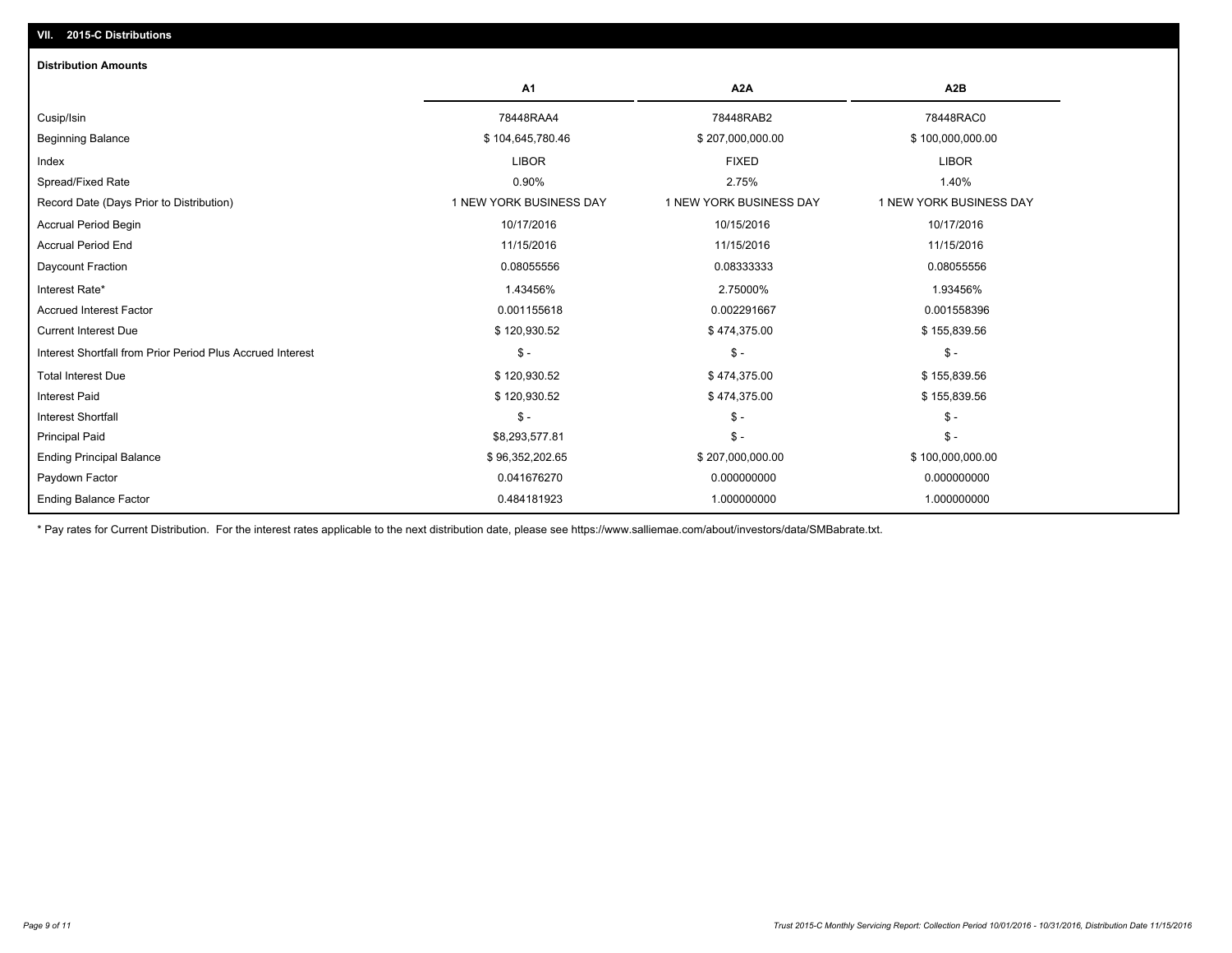| A3<br>в<br>С<br>78448RAD8<br>78448RAE6<br>78448RAF3<br>\$75,000,000.00<br>\$70,000,000.00<br>\$50,000,000.00<br><b>LIBOR</b><br><b>FIXED</b><br><b>FIXED</b><br>1.95%<br>3.50%<br>4.50%<br>1 NEW YORK BUSINESS DAY<br>1 NEW YORK BUSINESS DAY<br>1 NEW YORK BUSINESS DAY<br>10/17/2016<br>10/15/2016<br>10/15/2016<br>11/15/2016<br>11/15/2016<br>11/15/2016<br>0.08055556<br>0.08333333<br>0.08333333<br>2.48456%<br>3.50000%<br>4.50000%<br>0.002001451<br>0.002916667<br>0.003750000<br>\$150,108.83<br>\$187,500.00<br>\$204,166.67<br>$\frac{2}{3}$ -<br>$S -$<br>$\mathsf{\$}$ -<br>\$150,108.83<br>\$204,166.67<br>\$187,500.00<br>\$150,108.83<br>\$204,166.67<br>\$187,500.00<br>$\mathsf{\$}$ -<br>$S -$<br>$\mathsf{\$}$ -<br>$\mathsf S$ -<br>$S -$<br>$S -$<br>\$75,000,000.00<br>\$70,000,000.00<br>\$50,000,000.00<br>0.000000000<br>0.000000000<br>0.000000000<br>1.000000000<br>1.000000000<br>1.000000000 | <b>Distribution Amounts</b>                                |  |  |
|-----------------------------------------------------------------------------------------------------------------------------------------------------------------------------------------------------------------------------------------------------------------------------------------------------------------------------------------------------------------------------------------------------------------------------------------------------------------------------------------------------------------------------------------------------------------------------------------------------------------------------------------------------------------------------------------------------------------------------------------------------------------------------------------------------------------------------------------------------------------------------------------------------------------------------|------------------------------------------------------------|--|--|
|                                                                                                                                                                                                                                                                                                                                                                                                                                                                                                                                                                                                                                                                                                                                                                                                                                                                                                                             |                                                            |  |  |
|                                                                                                                                                                                                                                                                                                                                                                                                                                                                                                                                                                                                                                                                                                                                                                                                                                                                                                                             | Cusip/Isin                                                 |  |  |
|                                                                                                                                                                                                                                                                                                                                                                                                                                                                                                                                                                                                                                                                                                                                                                                                                                                                                                                             | <b>Beginning Balance</b>                                   |  |  |
|                                                                                                                                                                                                                                                                                                                                                                                                                                                                                                                                                                                                                                                                                                                                                                                                                                                                                                                             | Index                                                      |  |  |
|                                                                                                                                                                                                                                                                                                                                                                                                                                                                                                                                                                                                                                                                                                                                                                                                                                                                                                                             | Spread/Fixed Rate                                          |  |  |
|                                                                                                                                                                                                                                                                                                                                                                                                                                                                                                                                                                                                                                                                                                                                                                                                                                                                                                                             | Record Date (Days Prior to Distribution)                   |  |  |
|                                                                                                                                                                                                                                                                                                                                                                                                                                                                                                                                                                                                                                                                                                                                                                                                                                                                                                                             | <b>Accrual Period Begin</b>                                |  |  |
|                                                                                                                                                                                                                                                                                                                                                                                                                                                                                                                                                                                                                                                                                                                                                                                                                                                                                                                             | <b>Accrual Period End</b>                                  |  |  |
|                                                                                                                                                                                                                                                                                                                                                                                                                                                                                                                                                                                                                                                                                                                                                                                                                                                                                                                             | Daycount Fraction                                          |  |  |
|                                                                                                                                                                                                                                                                                                                                                                                                                                                                                                                                                                                                                                                                                                                                                                                                                                                                                                                             | Interest Rate*                                             |  |  |
|                                                                                                                                                                                                                                                                                                                                                                                                                                                                                                                                                                                                                                                                                                                                                                                                                                                                                                                             | <b>Accrued Interest Factor</b>                             |  |  |
|                                                                                                                                                                                                                                                                                                                                                                                                                                                                                                                                                                                                                                                                                                                                                                                                                                                                                                                             | <b>Current Interest Due</b>                                |  |  |
|                                                                                                                                                                                                                                                                                                                                                                                                                                                                                                                                                                                                                                                                                                                                                                                                                                                                                                                             | Interest Shortfall from Prior Period Plus Accrued Interest |  |  |
|                                                                                                                                                                                                                                                                                                                                                                                                                                                                                                                                                                                                                                                                                                                                                                                                                                                                                                                             | <b>Total Interest Due</b>                                  |  |  |
|                                                                                                                                                                                                                                                                                                                                                                                                                                                                                                                                                                                                                                                                                                                                                                                                                                                                                                                             | <b>Interest Paid</b>                                       |  |  |
|                                                                                                                                                                                                                                                                                                                                                                                                                                                                                                                                                                                                                                                                                                                                                                                                                                                                                                                             | <b>Interest Shortfall</b>                                  |  |  |
|                                                                                                                                                                                                                                                                                                                                                                                                                                                                                                                                                                                                                                                                                                                                                                                                                                                                                                                             | <b>Principal Paid</b>                                      |  |  |
|                                                                                                                                                                                                                                                                                                                                                                                                                                                                                                                                                                                                                                                                                                                                                                                                                                                                                                                             | <b>Ending Principal Balance</b>                            |  |  |
|                                                                                                                                                                                                                                                                                                                                                                                                                                                                                                                                                                                                                                                                                                                                                                                                                                                                                                                             | Paydown Factor                                             |  |  |
|                                                                                                                                                                                                                                                                                                                                                                                                                                                                                                                                                                                                                                                                                                                                                                                                                                                                                                                             | <b>Ending Balance Factor</b>                               |  |  |

\* Pay rates for Current Distribution. For the interest rates applicable to the next distribution date, please see https://www.salliemae.com/about/investors/data/SMBabrate.txt.

**VII. 2015-C Distributions**